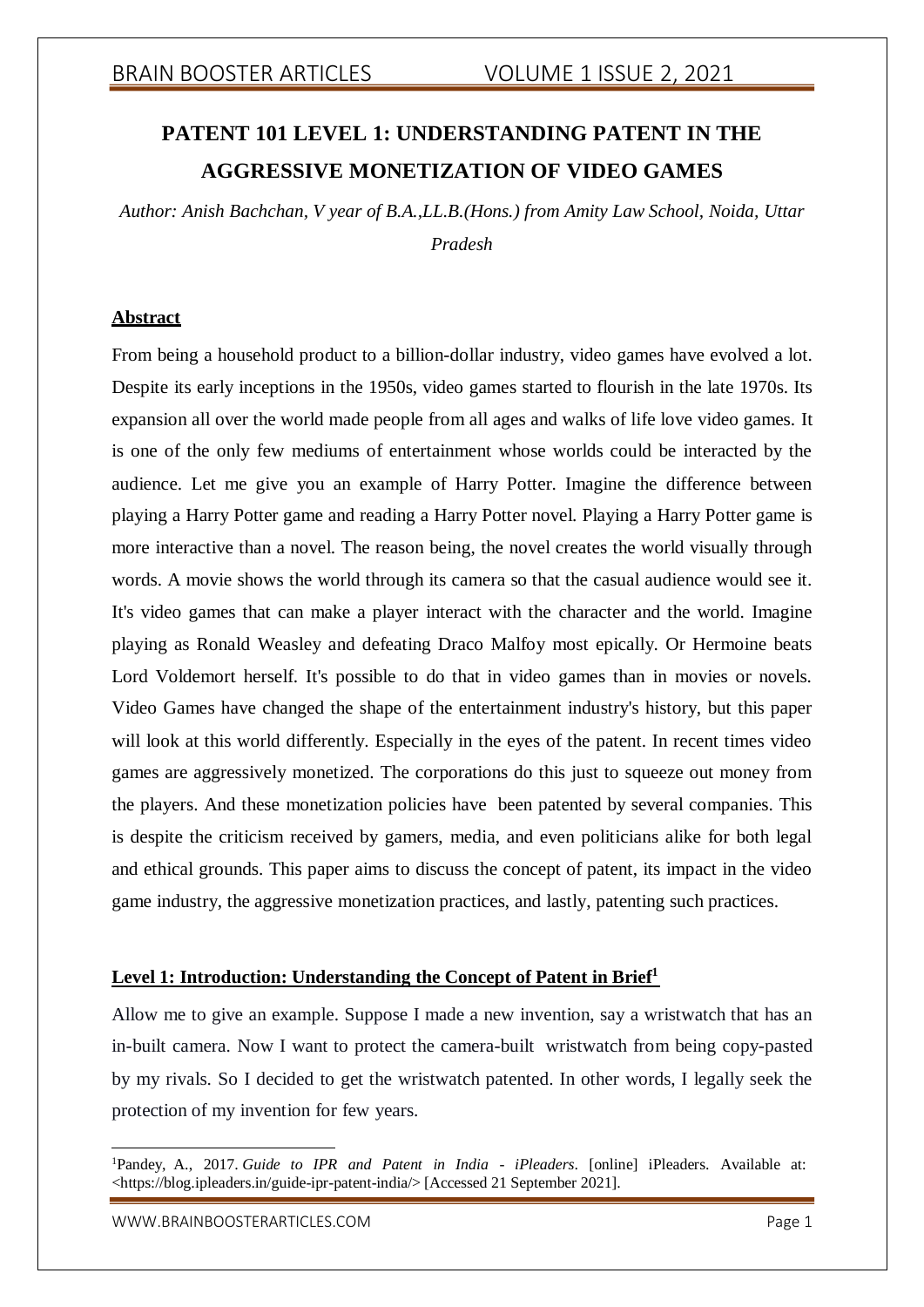That is an example of a patent. In layman's terms, a patent is the legal guardian of the invention for a limited time. It means that a new creation cannot be carbon copied by another person within the time limit given by the law. If a person wishes to patent their invention, they must include the following features:

- 1. Innovative Step
- 2. Novelty
- 3. Utility
- 4. Industrial applications are necessary.

The tools and technologies which helped create an invention are made public. The purpose of this is to refrain another person from duplicating the invention's effort and finances. In the aforementioned example, I've talked about the inbuilt-camera wristwatch. So I decided to make the tools responsible for my watch's creation public. If anyone tries to plagiarize it, then I can take them to court.

A person (patent-holder) can have his patent granted for twenty years, meaning that they can hold the monopoly. They can also prohibit others from using their invention. At the same time, they must not milk the patent for their gains. If they want to earn essential royalties, they must license its use and implementation through third parties.

### **Netflix vs. Blockbuster<sup>23</sup>**

Facts

- Netflix Inc. (then a video rental chain) sued the once largest mail-order movie rental service, Blockbuster.
- Netflix accused Blockbuster of patent infringement.
- Allegations: Blockbuster copied its rival's method of providing customers to order videos via the Internet.

<sup>2</sup>Blockbuster Makes Gains in Patent Case, Los Angeles Times (Aug. 23, 2006), [www.latimes.com/archives/la](http://www.latimes.com/archives/la-)xpm-2006-aug-23-fi-netflix23-story.html.

<sup>&</sup>lt;sup>3</sup>Leo Saini, How Netflix Destroyed Blockbuster in Just 6 Years, Better Marketing (Nov. 16, 2019), bettermarketing.pub/how-netflix-destroyed-blockbuster-in-just-6-years-4c5c3006fe3e.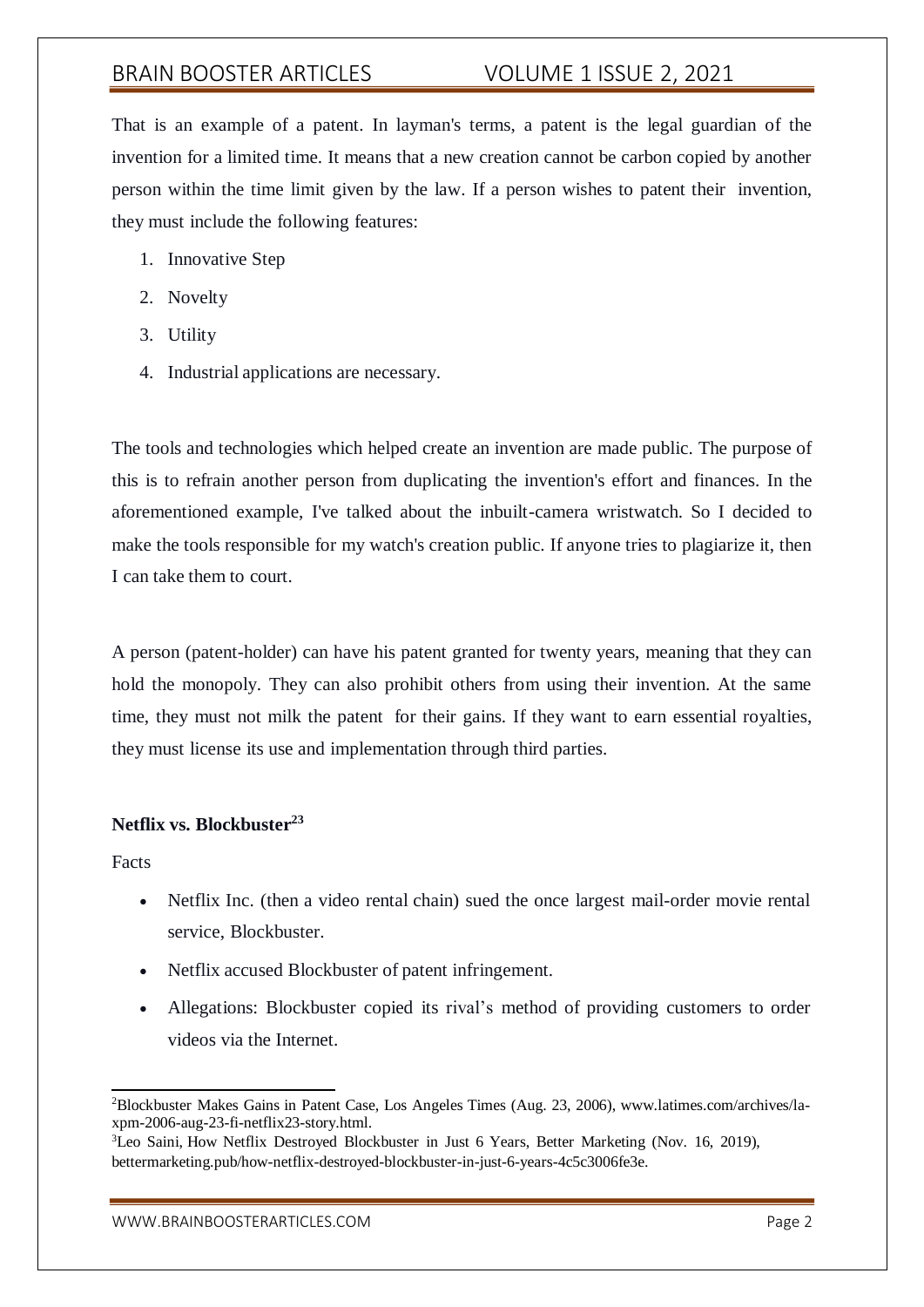- Netflix asked a Sans Francisco federal judge to shut the Blockbuster site (Blockbuster.com) which was 20 months old.
- Other allegations:
- 1. No late fees on movie rentals.
- 2. Allowing customers to get DVD as soon as they return one.
- 3. Wish list for movies- that was prioritized by the subscribers on which films they want.

Netflix's business method is protected by two patents in the United States.

- 1. The first patent, issued in 2003, covered how Netflix users choose and receive multiple movies at once, then return them for additional titles.
- 2. Second, a subscription-based online rental technique is described that allows users to retain the DVDs they rent for as long as they like without suffering late fees.

To receive new DVDs without incurring additional fees, as well as to prioritize their dynamic queue.

Even though Netflix and Blockbuster entered into a settlement, it was a long-term loss for Blockbuster. Netflix's rising stardom was Blockbuster's downfall. The lawsuit was Blockbuster's final nail in the coffin. By the 2010s, Netflix became a dominant force in the entertainment industry, whereas Blockbuster got dusted when it filed for bankruptcy in 2010.

### **Level 2: Understanding Patent in the Video Game Industry**

Before I go into this topic, let me explain why I chose to write about video games in the first place. From elementary school to college, I spent much of my time playing video games. Bullying, the death of family members, and tedious tuitions were some of the darkest days of my life, and video games helped me escape the worst of reality for few hours. It aided me in speaking and writing English more fluently than at school. So, for better or worse, I believe I owe a great deal to the video gaming community for having such a significant impact on my life. $45$ 

<sup>4</sup>Anish Bala, My Connection With Video Games, Live Wire (Feb. 24, 2021), livewire.thewire.in/personal/myconnection-with-video-games/.

<sup>5</sup>Anish Bachchan, We Slave Away At Schools Only To Find No Jobs At The End Of It, (Aug. 30, 2021), [www.youthkiawaaz.com/2021/08/educational-north-korea-the-majestic-flaws-of-our-school-education-system/.](http://www.youthkiawaaz.com/2021/08/educational-north-korea-the-majestic-flaws-of-our-school-education-system/)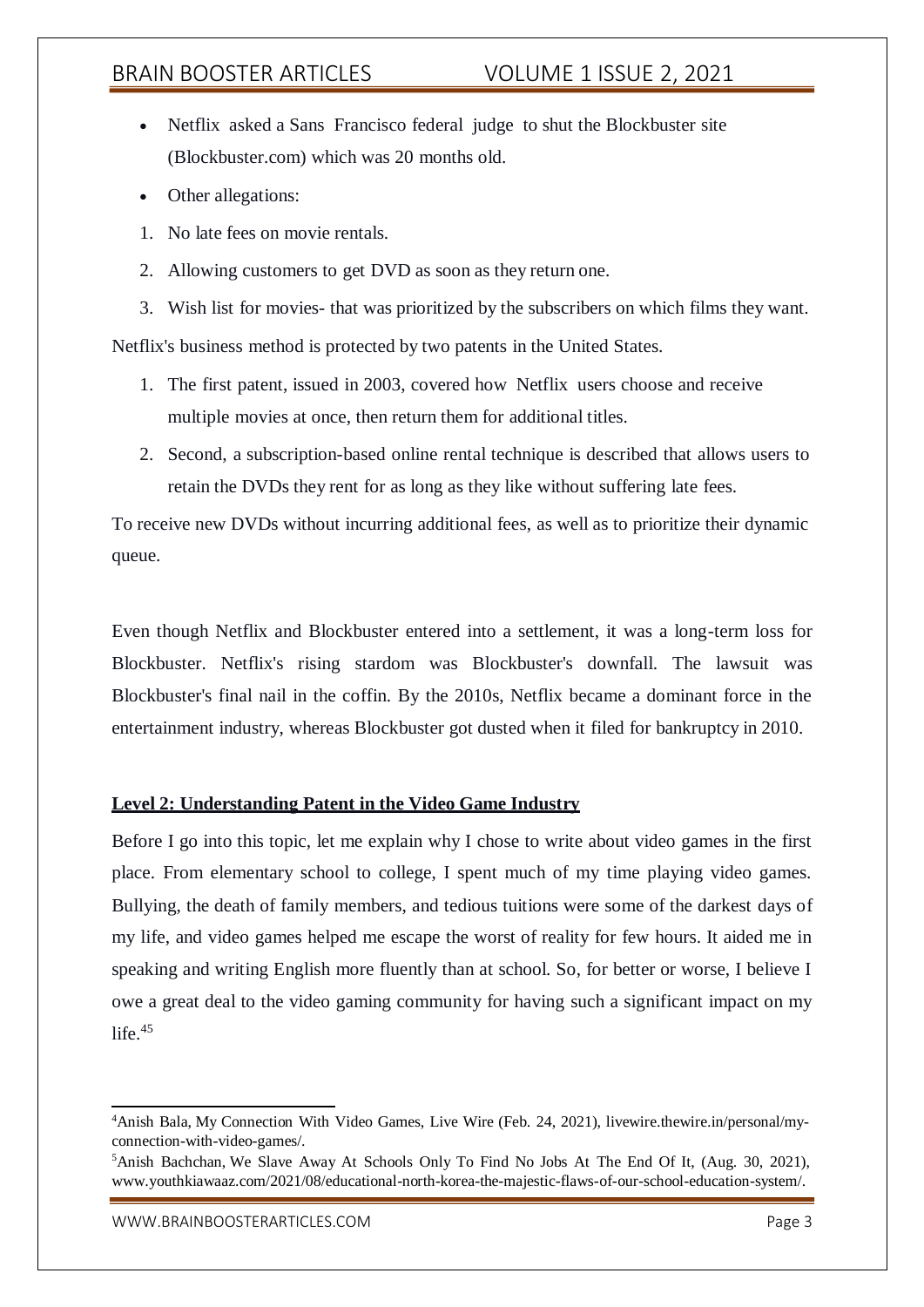Now that's out of the way, let's speak about patents and the video game business. Why do the vast majority of video game firms rely on patents? It's because it's gotten easy for other companies to imitate the game's most crucial aspects. For example, when firms like 343 Studios and Activision imitated Titanfall's (a game franchise established by Respawn Entertainment) wall running mechanics in their games, YouTuber The Act Man expressed his displeasure (Call of Duty and Halo 5 respectively). These two businesses were imitating it to keep up with the times<sup>6</sup>.

Developers can change the story and visuals of the game. However, if they were to change the core mechanics, then it could be difficult. Video games are very expensive to make. For example, the cost of making Metal Gear Solid V was \$80 million<sup>7</sup>. Imagine the cost of changing other core elements because it is at risk of being copied. So developers needed their mechanics to be patented to get their investments secured $8$ .

On the other hand, some people look down on patenting video games. The detractors believe that the patent-holders get the royalties for the entire system rather than its component. There were times when the royalties have exceeded the initial cost of the patents. Thus they raise the question of - "Whether using the patent in video games is a good idea or a messy idea?"

### **Lucent Technologies vs. Gateway**

In this case, Lucent Technologies filed a lawsuit against Microsoft. Lucent believes that the latter's date-picker feature on Microsoft Outlook has infringed their patent. The jury awarded the royalties of \$357 million. However, the appeals court rejected the award. They held that Outlook's date-picker feature is small in comparison to Outlook's program as a whole. Therefore, the profit they are attributed to the date-picker feature is a tiny portion<sup>9</sup>.

[WWW.BRAINBOOSTERARTICLES.COM](http://www.brainboosterarticles.com/) Page 4

<sup>&</sup>lt;sup>6</sup>The Act Man, The Decline of Gaming, YouTube (Dec. 17, 2019), https:/[/www.youtube.com/watch?v=2sFrG02xpAw.](http://www.youtube.com/watch?v=2sFrG02xpAw)

<sup>7</sup>Metal Gear Solid V Cost \$80M to Develop, WholesGame (Aug. 12, 2015), wholesgame.com/news/metal-gearsolid-v-cost-80m-to-produce/.

<sup>8</sup>Video Games: A Growing Market and its Intellectual Property Needs, (Nov. 30, 2020), blog.jipel.law.nyu.edu/2018/04/video-games-a-growing-market-and-its-intellectual-property-needs/.

<sup>9</sup>Patents And The Video Game Industry: What You Don't Know Could Hurt You, Game Developer (Jan. 13, 2011), [www.gamedeveloper.com/business/patents-and-the-video-game-industry-what-you-don-t-know-could](http://www.gamedeveloper.com/business/patents-and-the-video-game-industry-what-you-don-t-know-could-)hurt-you.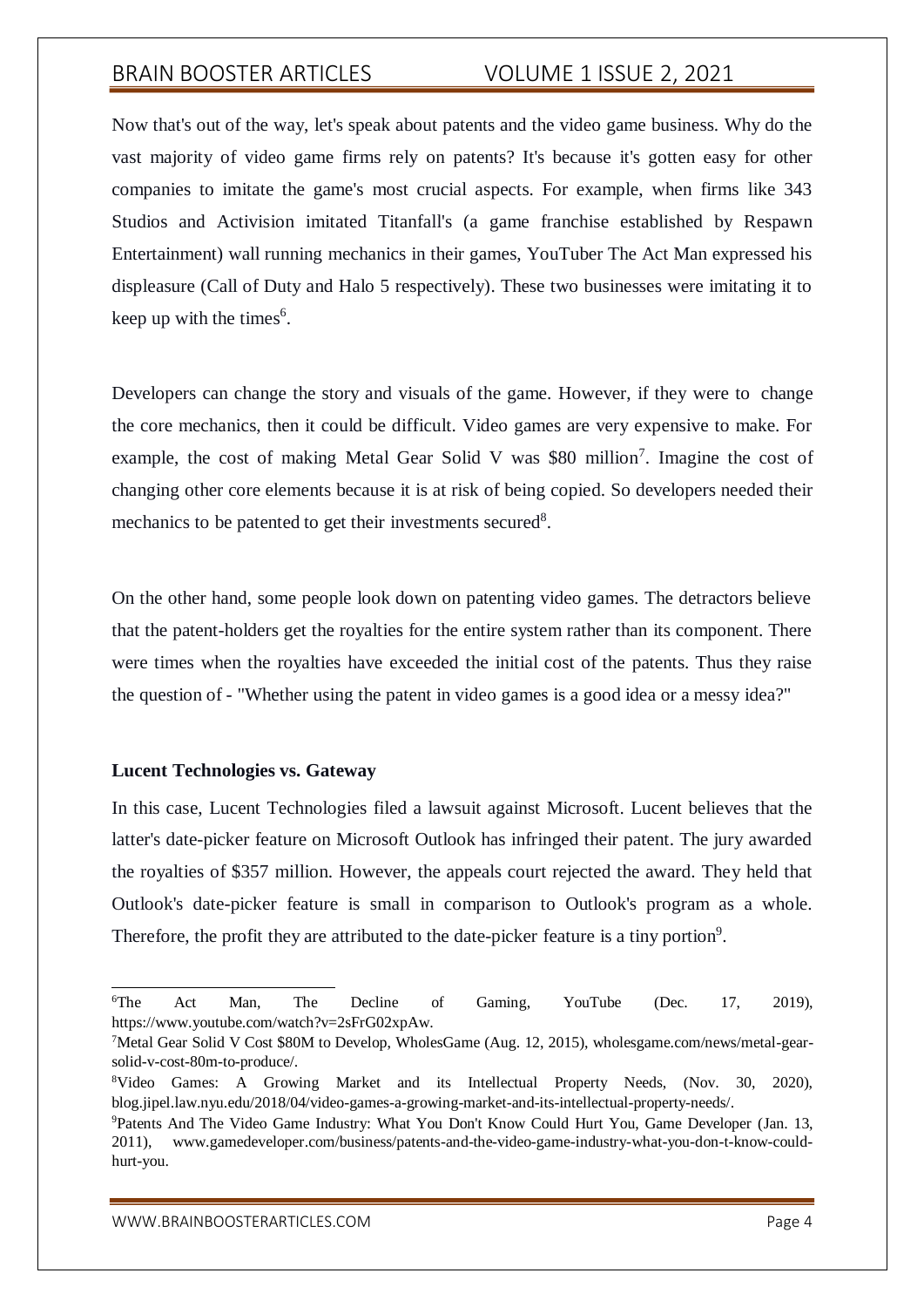## **Level 3: The concept of aggressive monetizations in video games: Microtransactions and Loot-Boxes<sup>1011</sup>**

If you want to know the aggressive monetization system in the gaming industry, look no further than PUBG Mobile (Now known as BGMI). PUBG Mobile's impact on India's gaming scene was enormous. I can remember my mates in the hostel playing this game when it first came out. When it was banned last year, it affected esports, smartphone companies, YouTubers, and India's gaming community<sup>12</sup>. I wasn't so surprised when it was unbanned a few months ago. Although people were overjoyed.

What people don't know, PUBG Mobile has one of the most aggressive monetization systems. Remember the outfits, the weapon skins, and even in-game currencies that require real-life money? Those are called microtransactions. In the common tongue, it means that people use real-life money to buy products that are priced at low cost<sup>13</sup>.

PUBG Mobile's monetization system was so successful that it made \$3.5 billion through microtransactions<sup>14</sup>. At the same time, it also led to new problems. In 2020, a kid spent Rs 16 lakh on PUBG Mobile. He spent it on cosmetics, tournament passes, ammunitions, etc. The parents thought he was using the money for his studies. To make matters worse, he emptied his account and his mother's provident fund. The money that was saved for the kid's father's medicine was now spent on fictional weapons<sup>15</sup>.

And then, there are the loot-boxes. They're Las Vegas Casinos but online. In other words, loot-boxes are software features where real-life or virtual money is used to get random items.

<sup>11</sup>Video Games: An Overview, [www.legalserviceindia.com/legal/article-4271-video-games-an-overview.html.](http://www.legalserviceindia.com/legal/article-4271-video-games-an-overview.html) <sup>12</sup>Cyrus John, How PUBG Mobile Ban Impacts Esports & Gaming Phone-Makers in India, (Sept. 9, 2020), [www.thequint.com/tech-and-auto/tech-news/how-ban-on-pubg-mobile-impacts-the-esports-and-gaming](http://www.thequint.com/tech-and-auto/tech-news/how-ban-on-pubg-mobile-impacts-the-esports-and-gaming-)mobiles-industry-in-india.

<sup>&</sup>lt;sup>10</sup>Anish Bachchan, Current Issues that Plagued the Video Game Industry, Medium (Jan. 6, 2021), anishbala147.medium.com/current-issues-that-plagued-the-video-game-industry-5067de7db0a9.

 $13$ Computer Hope, What are Microtransactions?,  $(Aug. 16, 2021)$ , [www.computerhope.com/jargon/m/microtransaction.htm.](http://www.computerhope.com/jargon/m/microtransaction.htm)

<sup>&</sup>lt;sup>14</sup>Christian Allen Tandoc, PUBG Mobile reaches \$3.5 Billion from microtransactions, (Sept. 10, 2020), pvplive.net/pubg-mobile-reaches-3-5-billion-from-microtransactions/.

<sup>&</sup>lt;sup>15</sup>Punjab teen spends whopping Rs 16 lakh on PUBG in-game transactions, Technology News, The Indian Express (July 5, 2020), indianexpress.com/article/technology/gaming/punjab-teenager-khagar-pubg-16-lakh-inapp-purchases-6489572/.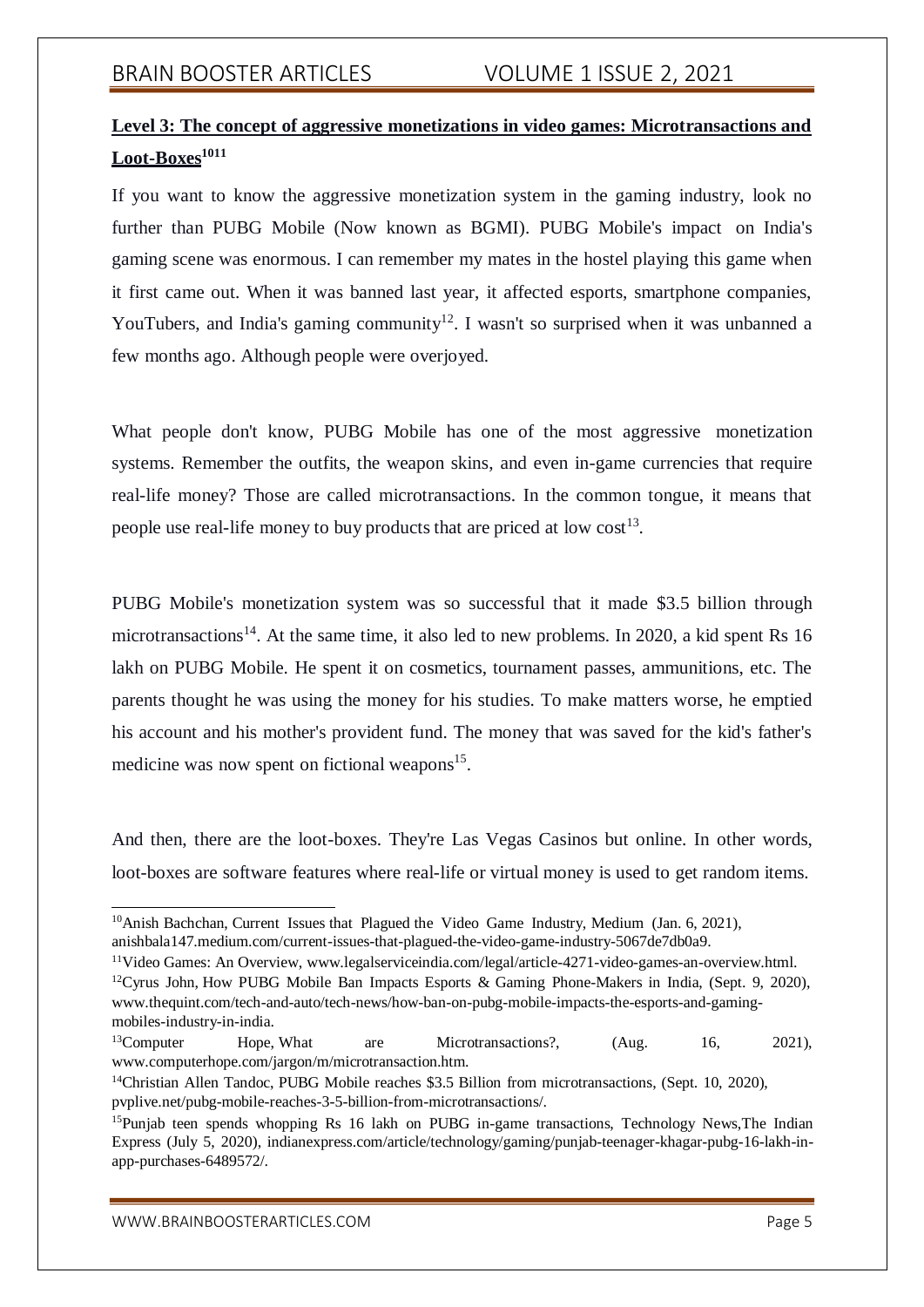This is akin to gambling slot machines. The loot-box system gives the players rewards of different values. The computer's algorithm generates such rewards through pseudorandom number generation.

In today's time, both loot-boxes and microtransactions are reviled by gamers, media, and even the politicians for various reasons:

- 1. Video game corporations don't care about pleasing gamers anymore. Their primary people of interest are their shareholders. They sided with profit while turning their backs on their customers. For example, a loot-box system in Call of Duty World War 2 is prioritized more than the game itself.
- 2. Star Wars Battlefront 2 Scandal: A game that makes you spend 40 hours to unlock a hero has raised a lot of eyebrows. When people found out that they need to pay reallife money to progress and unlock a character quickly, they were outraged. The lootbox system was over monetized too. Things got so bad that the Hawaiian politician Chris Lee described the game as an "Online Star Wars Cantina" luring kids to gamble real-life money. The Hawaiian Lawmakers were also keen on regulating loot-boxes.
- 3. Metal Gear Survive, a 2018 video game made by Konami made people go banshee mode when they were asked to pay \$10 for a save slot. The move not only destroyed the Metal Gear Franchise's legacy. It destroyed Konami's reputation as well
- 4. Mobile Games are the worst offenders of microtransactions. Since most mobile games are free-to-play, they allow people to purchase their content through real-life money. In the above-mentioned example, PUBG Mobile made billions of dollars from microtransaction itself. It shows how despite being cheaper to make, mobile gamers are the easiest way to make money<sup>16</sup>.

The loot-box and microtransaction system became infamous over the past few years. People who have the iota of understanding what those two words are have raised ethical and legal questions. The governments and the courts eventually had to step in to counter these. The Dutch Court fined EA (Electronic Arts) 10 million Euros for its aggressive monetization policies in their sports games (Fifa 19, 20, and 21). Sports Games are the worst offenders of

<sup>&</sup>lt;sup>16</sup>Johnathan Jaehnig, What Are Microtransactions and How Do They Work?, (June 21, 2021), [www.makeuseof.com/what-are-microtransactions-and-how-do-they-work/.](http://www.makeuseof.com/what-are-microtransactions-and-how-do-they-work/)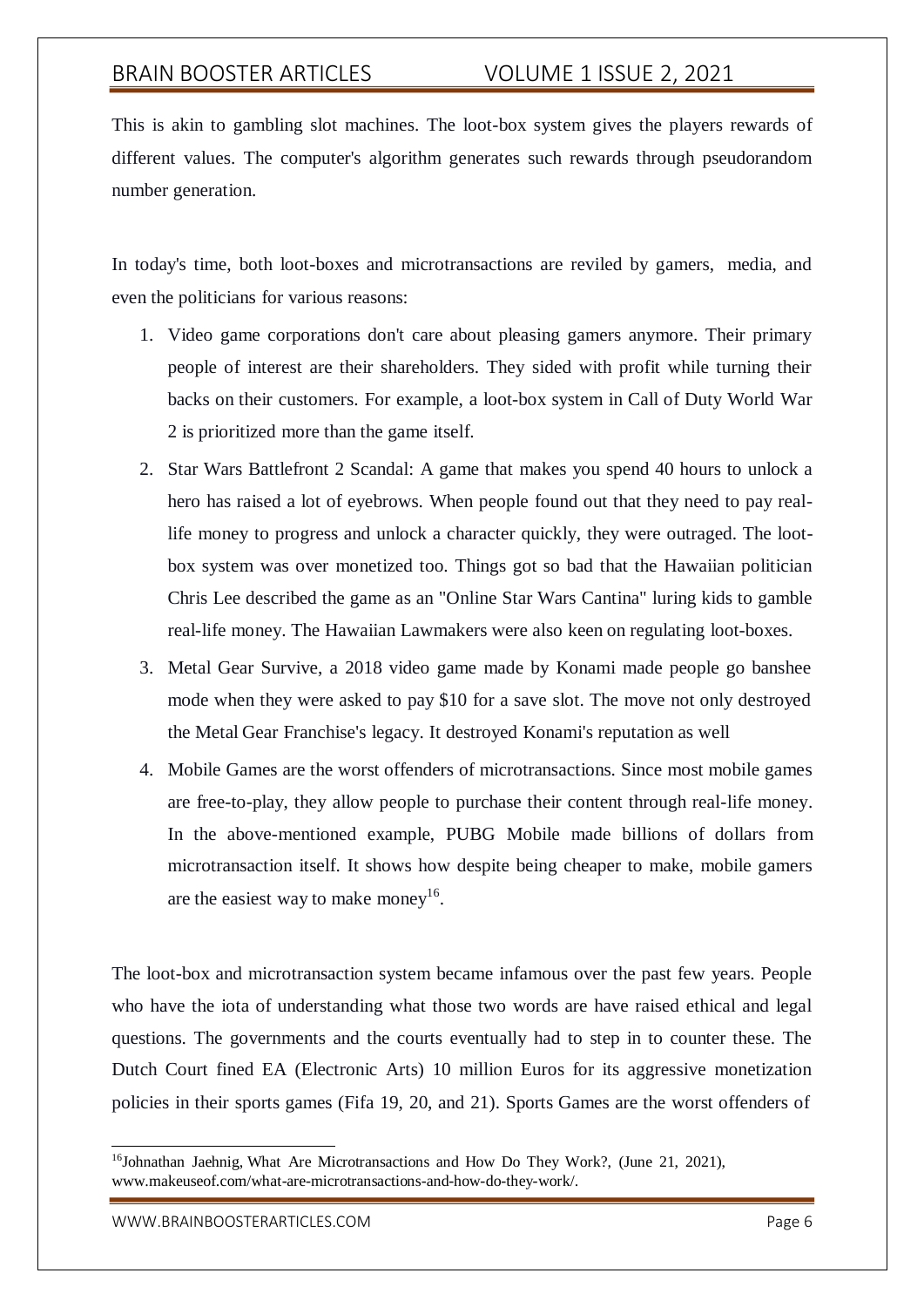this aggressive system. Belgium had to ban the use of loot-boxes all over the country. China prohibited the sale of loot-boxes for kids below the age of  $8 \text{ years}^{17}$ . In the end, these systems represented everything wrong with the modern video game industry.

### **Boss Fight Level: Patenting Aggressive Monetization System**

### **1. Activision's Patent<sup>1819</sup>**

It's an ideal opportunity to face the glaring issue at hand. Activision filed a patent for its microtransaction procedure in 2015. On October 17th, 2017, the US Patent and Trademark Office allowed Activision a patent. Microtransactions in multiplayer matches are permitted under the patent in debate. Matchmaking was set up so that players were constrained to buy in-game substances.

For example, if an average player teamed up with a pro player, it could make the average player buy the same cosmetics used by the pro player. So the purpose of the system was to make an average gamer imitate a pro player by buying in-game weapons, gears, skins, etc.

It was during the same time when Star Wars Battlefront 2 Scandal was beginning to unravel. Public opinion towards microtransactions and loot-boxes was about to change. One critic even found this system scummy. According to him, Activision patented it just so they could milk the money from their user base. It's not the first time Activision got under hot water. In 2019, the Blitzchung controversy turned public opinion against Activision because of their appeasement to the Chinese Government<sup>20</sup>. In 2021, several workers and even the State of California accused the company of sexual misconduct<sup>21</sup>.

[WWW.BRAINBOOSTERARTICLES.COM](http://www.brainboosterarticles.com/) extended that the control of the page 7

<sup>&</sup>lt;sup>17</sup>Computer Hope, What is Loot box?, (Aug. 16, 2021), [www.computerhope.com/jargon/l/loot-box.htm.](http://www.computerhope.com/jargon/l/loot-box.htm)

<sup>&</sup>lt;sup>18</sup>Alex Osborn, Activision Files Patent for Microtransaction-Minded Matchmaking System, IGN India (Oct. 18, 2017), in.ign.com/destiny-2/114376/news/activision-files-patent-for-microtransaction-minded-matchmakingsystem.

<sup>&</sup>lt;sup>19</sup>Activisions scummy microtransaction patent, Suitably Bored (Oct. 18, 2017), g33kp0rn.wordpress.com/2017/10/18/activisions-scummy-microtransaction-patent/.

<sup>&</sup>lt;sup>20</sup>Anish Bachchan, Outrage Culture And Bhedchaal Mentality Are Affecting India Worse Than We Think, (Jan. 10, 2021), [www.youthkiawaaz.com/2021/01/online-bandwagon-and-outrage-culture-in-india/.](http://www.youthkiawaaz.com/2021/01/online-bandwagon-and-outrage-culture-in-india/)

<sup>&</sup>lt;sup>21</sup>Anish Bachchan, Letters: Its time to unite against sexism in gaming, Los Angeles Times (Aug. 7, 2021), https:/[/www.latimes.com/entertainment-arts/story/2021-08-07/activision-blizzard-sexism-in](http://www.latimes.com/entertainment-arts/story/2021-08-07/activision-blizzard-sexism-in-)gaming? amp=true.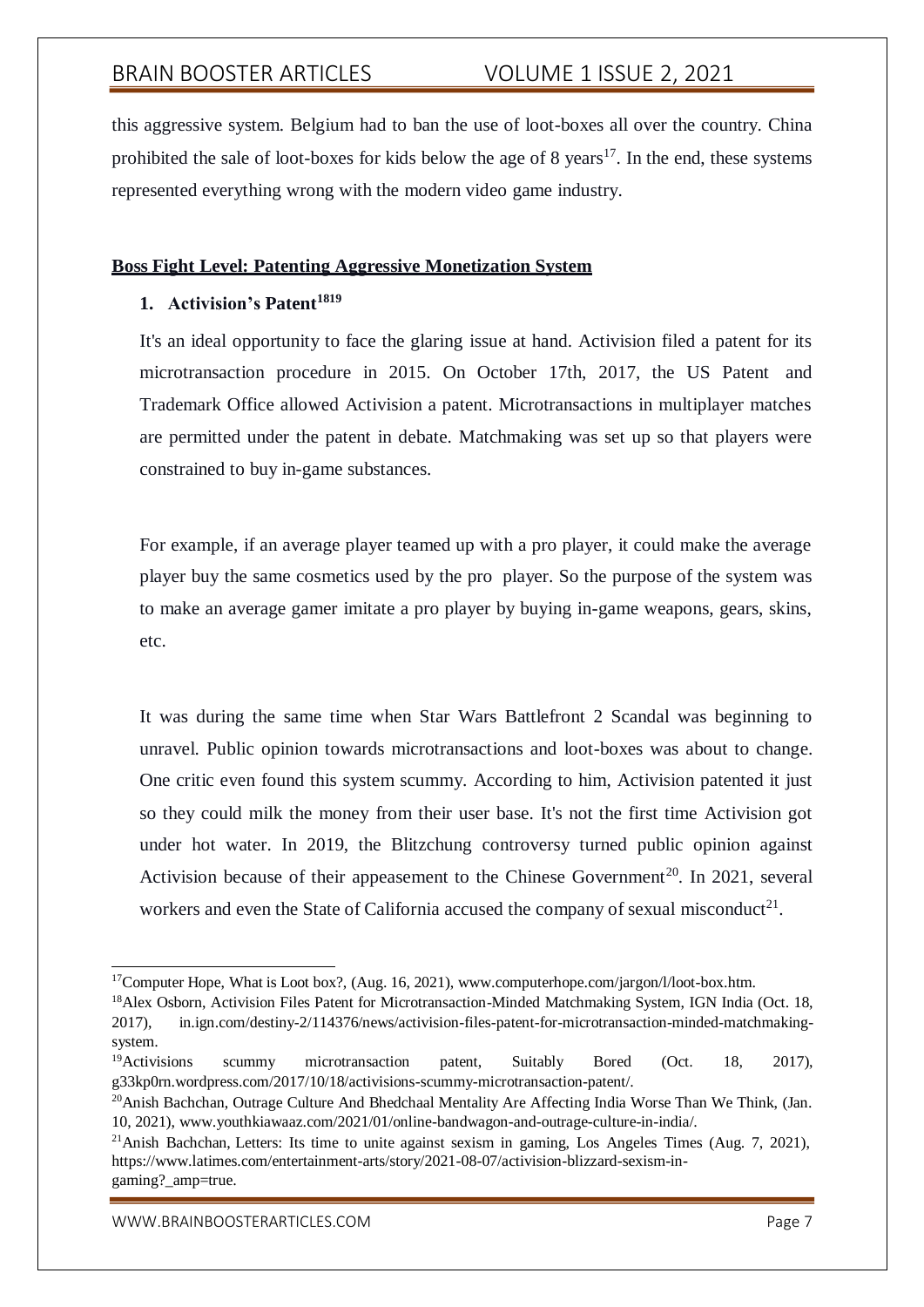## **2. Sony's Patent<sup>22</sup>**

As of July 2021, Sony filed a patent for kicking out players from the game. One of those kicking procedures required microtransactions. According to the said microtransaction system, a person will have to pay the fixed rate of fees to kick out the player from the game. The same microtransaction system also allows spectators to kick the player out. All they have to do is to split the cost.

The reason for implementing this system is to prevent bad actors. And by bad actors, I mean cheaters, hackers, or people who could ruin the game for other people. At the same time, this system could also be used for "nonwholesome reasons." The writer of TechRaptor says that it is highly unlikely Sony would use this patent. The reason stated was companies invested lots of money to protect their innovations and there were times they don't use it at all.

## **Epilogue: Conclusion with Indian Context<sup>2324</sup>**

Even though games like Call of Duty, Fifa, PUBG Mobile, Counter-Strike, etc. are popular in India, it's still young in the gaming industry. Indian video games still don't hold a candle against American, European, and Japanese juggernauts. Our IPR system is not as strong yet as well. So, there's a possibility that the patent system in India could be misused. However, everything is dynamic in the hands of time.

So there's hope that India's condition in both gaming and patent might improve. At the same time, games like PUBG Mobile, Call of Duty Mobile, Subway Surfers, other games need to regulate their monetary system. The reason being, these systems are making children falling in prey to gambling. Something like this might affect their financial situation.

<sup>&</sup>lt;sup>22</sup>Robert N Adams, Player-Kicking Microtransaction Patented by Sony, TechRaptor (July 19, 2021), techraptor.net/gaming/news/player-kicking-microtransaction-patented-by-sony.

<sup>&</sup>lt;sup>23</sup>Rebecca Furtado, Intellectual Property Rights in the Video-Games Industry - iPleaders, IPleaders (June 24, 2016), blog.ipleaders.in/intellectual-property-rights-video-games-industry/.

 $^{24}$ Intellectual Property Rights: What is the status quo in India?, IPTSE https://iptse.com/impact-of-ipr-in-india/.